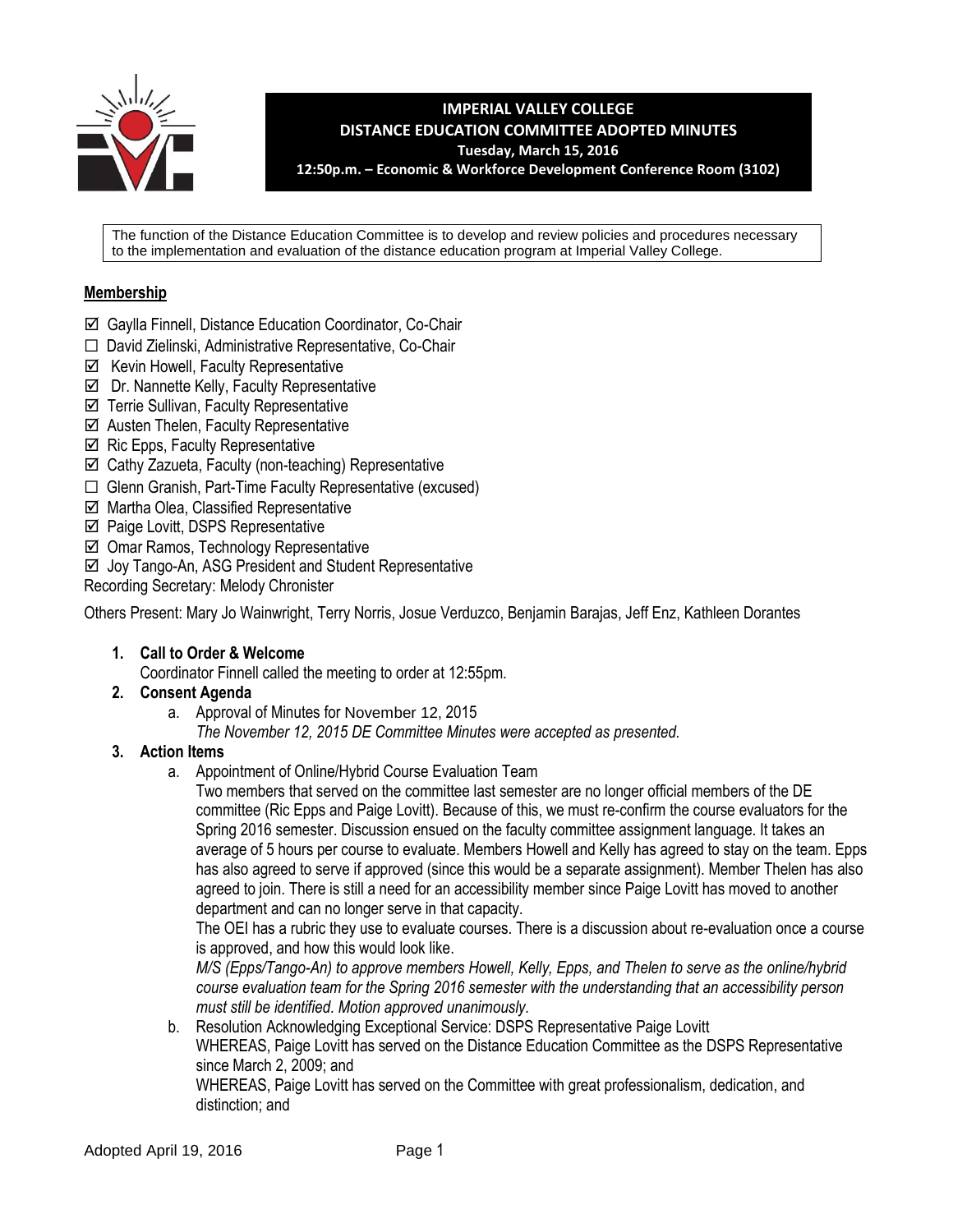WHEREAS, Paige Lovitt graciously volunteered her time and expertise to the Committee, providing invaluable insights, perspective, and guidance throughout her tenure in support of access and accessibility for all students.

NOW, THEREFORE, BE IT RESOLVED that the Distance Education Committee acknowledges and extends its gratitude to Paige Lovitt for her dedicated service to the Distance Education Committee and notable contribution to the Committee's goal of expanding access and accessibility for all students, including those students who experience disabilities.

*M/S (Tango-An/Epps) to approve the resolution as presented. Motion approved unanimously.* 

# **4. Discussion and Information Items**

a. DE Coordinator Position

Coordinator Finnell shared a brief history of the position, and its transition from a re-assigned position to a full-time, non-teaching position. With Coordinator Finnell's announcement of retirement, there has been an ongoing discussion on the future status of this position. We need to continue to support and grow this program. FT faculty CTA President Wainwright shared that she and Academic Senate President Heumann has met with VP Akinkuoye to discuss the need to keep this as a full-time position. There used to be 3 fulltime positions, so reducing this to anything less to a FT position does not seem feasible. The administration is presently researching how other Districts are supporting distance education programs. The revised job description must first go to the Board of Trustees, so earliest would be April.

Discussion ensued on the involvement of incarcerated student education as part of distance education.

b. Review of Faculty @ONE Training

A list was provided and reviewed of faculty member's status on @ONE course requirements. Coordinator Finnell shared with members to please send in certificates of completion when the course is over so that she can update the list.

It is still a challenge to get into the @ONE courses due to the demand. Because this is a continued challenge, the committee discussed granting approval to extend the deadline for those members unable to get into a course because it is full. It was agreed that extending the deadline through the summer (for those due in spring) was acceptable.

FT CTA President Wainwright shared that Article 17.18 for FT contract indicates that additional requirements to teach online will be covered by the District, but this is only for faculty already approved previously to teach online. There is also a \$200 stipend to transfer online course from Blackboard to Canvas. There are also changes to evaluation and intellectual property. She also offered to email faculty the list of contract changes as it pertains to DE – just send her an email requesting it.

Discussion ensued on the new 12-week @ONE course to see if the committee would be willing to accept this in lieu of the 5 separate courses. The OEI worked with @ONE to develop this course to improve faculty completion of the required certification. Concern was expressed about if these courses still qualified for college credit (for column advancement). Coordinator Finnell will find out and bring this topic back for further discussion.

c. Review of new online/hybrid courses under development Reviewed the most recent list of courses.

### d. ICOE Grant for High School Online College Program ICOE has requested IVC to look for ways to increase access to distance learning at IVC. Email shared. This is to target students that live in remote areas (like San Pasqual). This has to do with the changes to the rules for high school students that have completed graduation requirements but still must take a full load as a high school student.

e. DE Substantive Change Proposal Due by the end of the spring 2016 semester. This is the current priority. Research is being done.

f. OEI Update